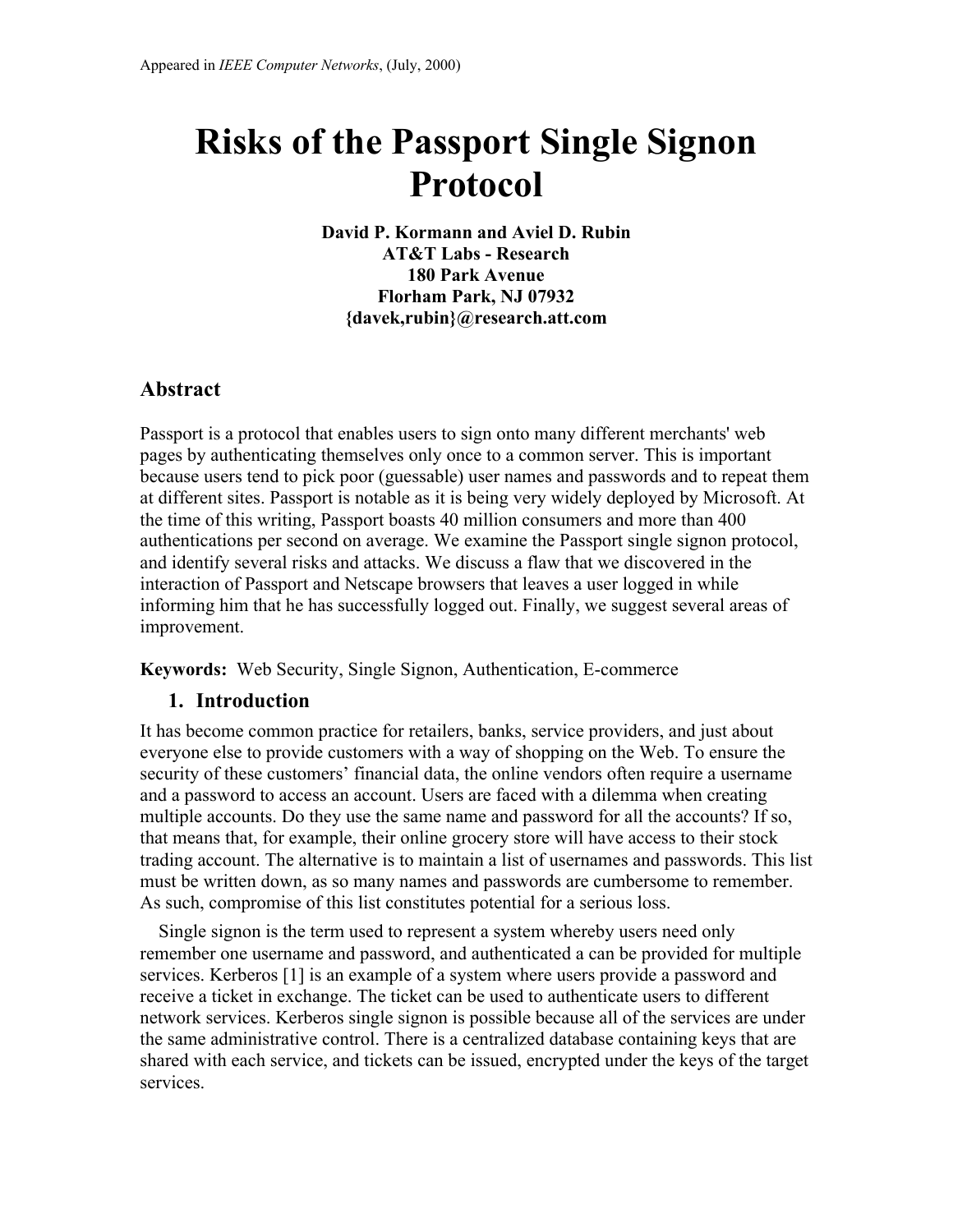Single signon on the web is much more difficult. Different web sites are under completely different administrative control. Thus, it is not natural to imagine signing in once, and gaining authenticated access to multiple, independent web services. Passport is Microsoft's ambitious attempt to provide this service. While the overall architecture makes sense given the constraints of the protocol, (namely, to use only existing web technologies that are present in most browsers and servers), there are some risks associated with using this protocol that are not pointed out in the paper. We refer to the online description of Passport that can be found at http://www.passport.com/business/content\_whitepaper2.html. The draft we refer to is the one at the time of this writing. We were unable to locate a paper copy to reference.

As just mentioned, one of the constraints of Passport is that it was designed to use existing web technologies, so that clients and servers need not be modified. The protocol leverages HTTP redirects, Javascript, cookies, and SSL. While Javascript is not absolutely required, it is highly recommended. Some of the attacks described below result from some fundamental problems with security on the web, and in particular, the public key infrastructure that is built into browsers. As such, they are not specific to Passport, but nonetheless represent risks of using that system (and any system subject to these constraints).

# **2. The problem with SSL**

SSL is a wonderful protocol. It is well designed, has withstood much analysis and scrutiny [2], and its deployment is probably the single most positive step towards anything resembling security on the web. While we find no fault in the SSL protocol or its implementations in browsers and servers, we believe that the certification model and user interface can lead to problems.

Browsers come with many default "root" public keys. For example, Netscape Navigator 4.5 comes with 58 root public keys. Anyone who controls the corresponding private keys can issue certificates that are automatically trusted by all major browsers. All it takes is for one of the certifying authorities with a weak policy, security breach, or intentional compromise (e.g. bribe) for the certification process to be meaningless. If an entity can obtain a certificate from a trusted authority, then the only recourse of the user when presented with a "secure" web site is to check the security information and determine that the root CA that signed the certificate is one it trusts, and that the name in the certificate corresponds to the actual entity with which it wants to have a secure session. Most users are not qualified to determine either of these things, and are probably not even aware of SSL or certificates anyhow.

As it stands, the SSL model does not lend itself naturally to the problem of delegation. This is exactly the feature that Passport requires. So, Passport uses the existing web technologies to the best of its abilities. Unfortunately, the resulting protocol poses several risks to the user, and these are the focus of this paper.

#### **3. How Passport works**

In this section, we describe the Passport single signon and wallet protocols. In the Passport model, there are three entities: the client at a web browser (usually a consumer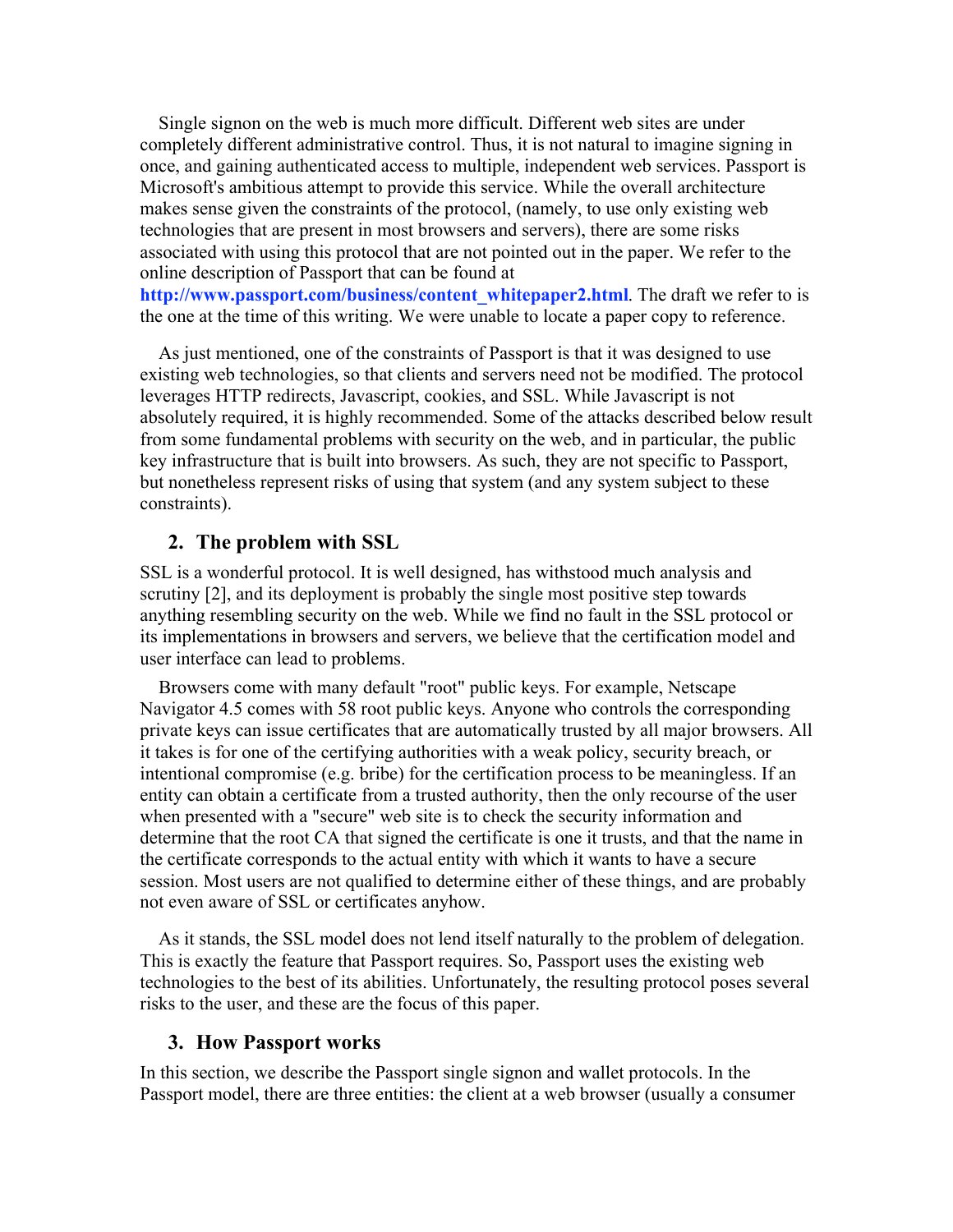who has previously registered with the Passport service), the merchant (a store or collection of stores wishing to market to the consumer), and the Passport login server. The login server maintains authentication and customer profile information for the client and gives the merchant access to this information when permitted by the customer. Passport divides client data into profile information (such as addresses, shoe size, and so on) and the *wallet*, which contains credit card information. Passport's protocols are designed to enable the secure transfer of this profile and wallet information between the Passport server and the merchants.

## **3.1 Single signon protocol**

Passport's interaction with a user begins when a client, visiting a merchant site, needs to authenticate (to provide some personal information or make a purchase). The merchant web server redirects the customer's browser to a well-known Passport server. The Passport server presents the user with a login page over an SSL connection. The user logs into the Passport server and the Passport server redirects the user back to the end server. Authentication information is included in the redirect message in the query string. This information is encrypted using triple DES with a key previously established between Passport and the merchant server. The end server then sets an encrypted cookie in the client's browser. This is illustrated in Figure 1.



*Figure 1. The Passport architecture.*

The idea is that when a user returns to the IBM site, for example, the encrypted cookie is returned as well. The site can decrypt the cookie and verify the user is already authenticated. The Passport server also sets a cookie. Thus, if a user visits another site, say dell.com, when the browser is redirected to the Passport server, the user is no longer presented with a login screen because the previous Passport cookie is used. If this cookie contains valid credentials, the client is redirected back to the merchant server without user intervention.

# **3.2 Wallet protocol**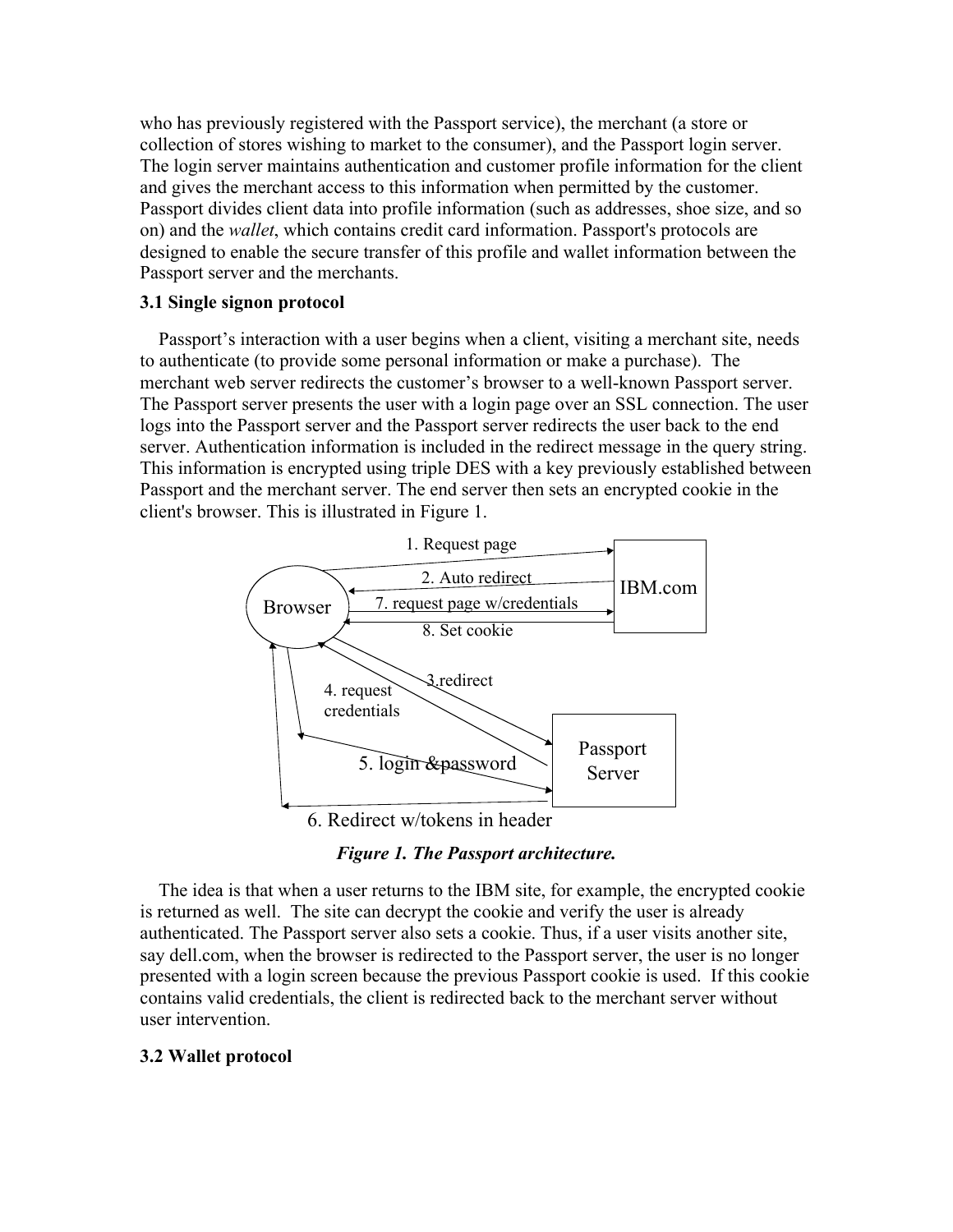The wallet protocol is very similar in nature to the single signon protocol. Instead of just authenticating, however, the user can insert all sorts of personal and credit card information. Then, when the user is shopping on an end server site, the user can select which information to include for that merchant. The user never needs to enter the information again for participating end servers.

# **4. Risks of Passport**

In the following two sections, we look at some practical risks of the Passport protocol and some specific attacks.

## **4.1 Practical matters**

In this section, we look at some security issues related to the chosen architecture and protocols. These are meant to highlight some of the risks of using Passport, without discussing specific attacks. Those are covered in the following section.

#### **4.1.1 User interface**

In security systems, the user interface is one of the most crucial and frequently inadequante parts. For example, any merchant site that uses Passport displays a Passport signout icon which is supposed to remove Passport cookies. One of the most popular Passport services currently deployed is the Hotmail e-mail service from Microsoft. We set up some Hotmail accounts and did some experimentation. One thing we discovered is that in addition to the Passport signout icon, there is also a Hotmail logout option on the page. So, what does this mean to a user? Presumably, the Hotmail logout button is used to remove the Hotmail credentials, while the Passport signout button is used to remove the Passport credentials to all services. While this may be clear to computer security experts, it is unlikely that the average non-expert computer user will understand the distinction. A user making the mistaken, but reasonable, presumption that the Hotmail Logout button will remove Passport credentials could easily walk away from a browser still able to authenticate on behalf of the user.

A curious interaction between Netscape's browsers and the Passport signout process demonstrates how difficult it is to design a user interface that makes sense and works correctly. After signing in to Hotmail with our Passport credentials, we clicked on the Passport signout icon. The redirect occurred, and our screen said that the Hotmail credentials were being removed. The point was made with a page that said Passport credentials were being removed and which displayed a check mark next to the Hotmail service. We were then redirected to a generic page with links, news stories and shopping opportunities. One of the links on that page was to Hotmail. When we clicked on that link, we found ourselves back in our Hotmail account, without reauthenticating. We tried this on several different machines. It turns out that regardless of whether we clicked on the Passport signout button or the Hotmail logout button, the message that we were logged out appeared, but in reality, we were not logged out. We tried this in Internet Explorer, and the logout was successful. There is something about the interaction of Passport and Netscape that invalidates the Passport logout procedure (at the time of this writing).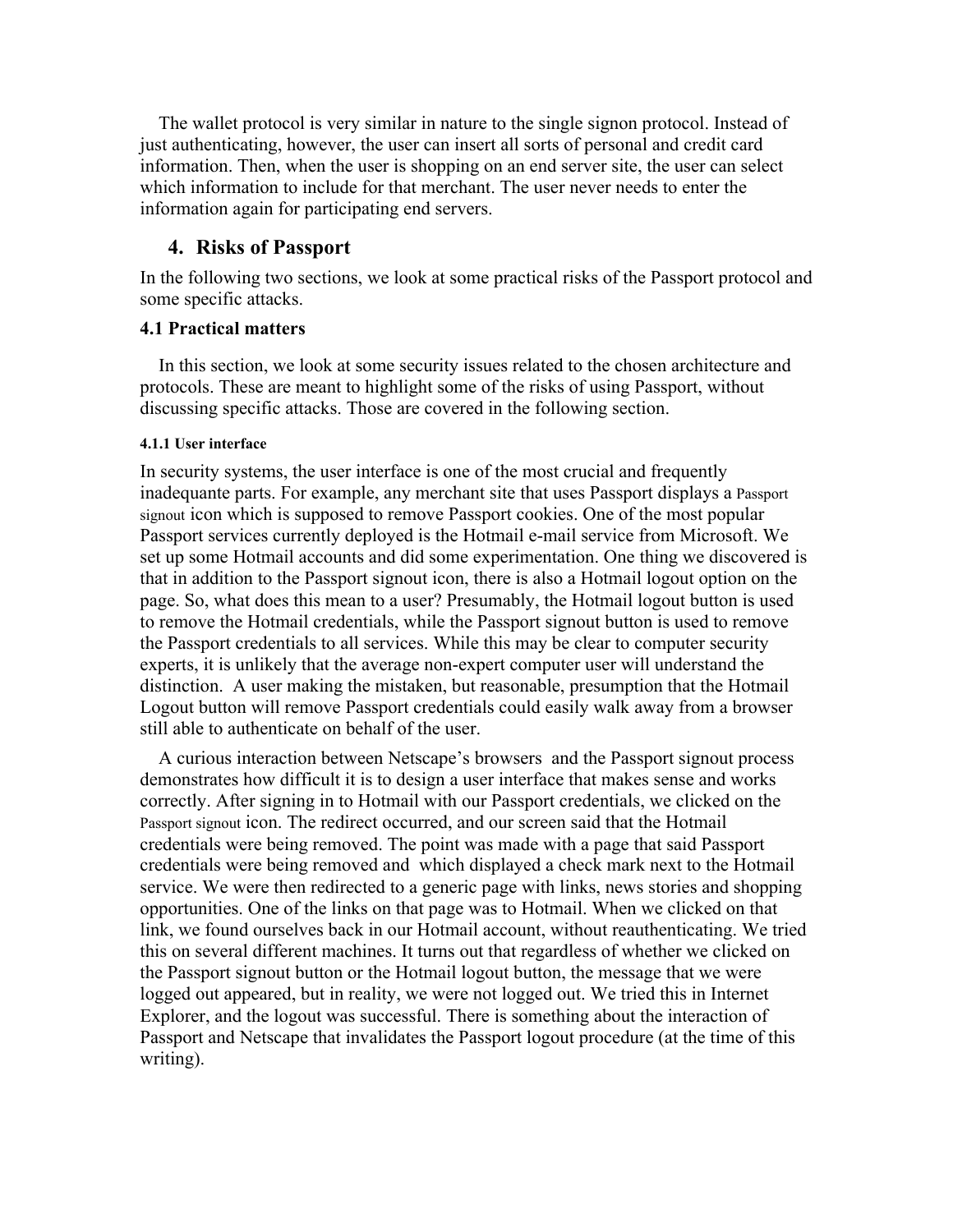The risk of this flaw in Passport on the Netscape platform is clear. Imagine a user reading Hotmail e-mail from a public browser. When finished, the user clicks the signout button and is told that the credentials have been removed and that he is signed out from the account. The user confidently walks away from the machine. Then, when another user steps up to that machine and goes to Hotmail, he is automatically logged into that account.

It turns out that the flaw that we discovered was a problem with the Microsoft Passport server when running Netscape with the option to only return cookies to the server from which they came. We pointed out this flaw to Microsoft. Microsoft indicated they were already aware of the flaw, and the it was fixed that same day. Nonetheless, the problem makes an important point: the Passport user interface indicated that the signout process had succeeded without ensuring that it had. The value of the data maintained by Passport (its users' identities) turns this otherwise relatively minor and obscure user interface gaffe into a potentially dangerous flaw.

#### **4.1.2 Key management**

In this section, we identify a areas of potential concern with regard to the usage of keys in Passport. The Passport protocol requires that the Passport server share triple DES keys with each merchant. The keys are used to encrypt information transferred from Passport to the merchants in redirect messages. These keys must be generated securely, i. e. randomly, and assigned out of band. Many systems have been broken because poor randomness was used to generate keys (e.g. [3]). It is a difficult problem that requires careful attention.

Assigning the secret keys out of band is a nontrivial task. The mechanism for transferring keys is not stated in the current version of the specification. Ideally, these keys are transferred by physical mail or over the phone. The intuitive solution, to transfer the keys over an SSL connection, requires authentication of the merchant in some way, and is likely to lead to potential breaches.

Passport encrypts information for itself and stores the information in Passport Cookies on client machines. A single key is used to encrypt all of the cookies. This represents an unnecessary risk of exposure of that key. A better solution is to use a master key to generate a unique key per client. This is accomplished as follows:using the master key that is currently used to encrypt cookies, generate a unique key per client by encrypting the client address with the master key, and using the resulting ciphertext as the encryption key for that client. Thus, the master key is used only as a key encryption key. If an individual key is compromised, Passport cookies on other clients are not directly vulnerable.

To illustrate, take three clients, CLIENT\_1, CLIENT\_2, and CLIENT\_3, and say that the passport master key for storing keys in the browsers is MK. Assume that CLIENT\_n represents the IP address of client n. To store a cookie on client CLIENT\_1, Passport computes K\_1 = 3DES(MK, CLIENT\_1) and uses K\_1 to encrypt the cookie that is stored on CLIENT 1. Likewise, Passport computes K  $2 = 3$ DES(MK, CLIENT 2) and K\_3 = 3DES(MK, CLIENT\_3). Now, if Passport later receives a cookie from CLIENT\_n, it first uses MK to compute the key for that host and then decrypts the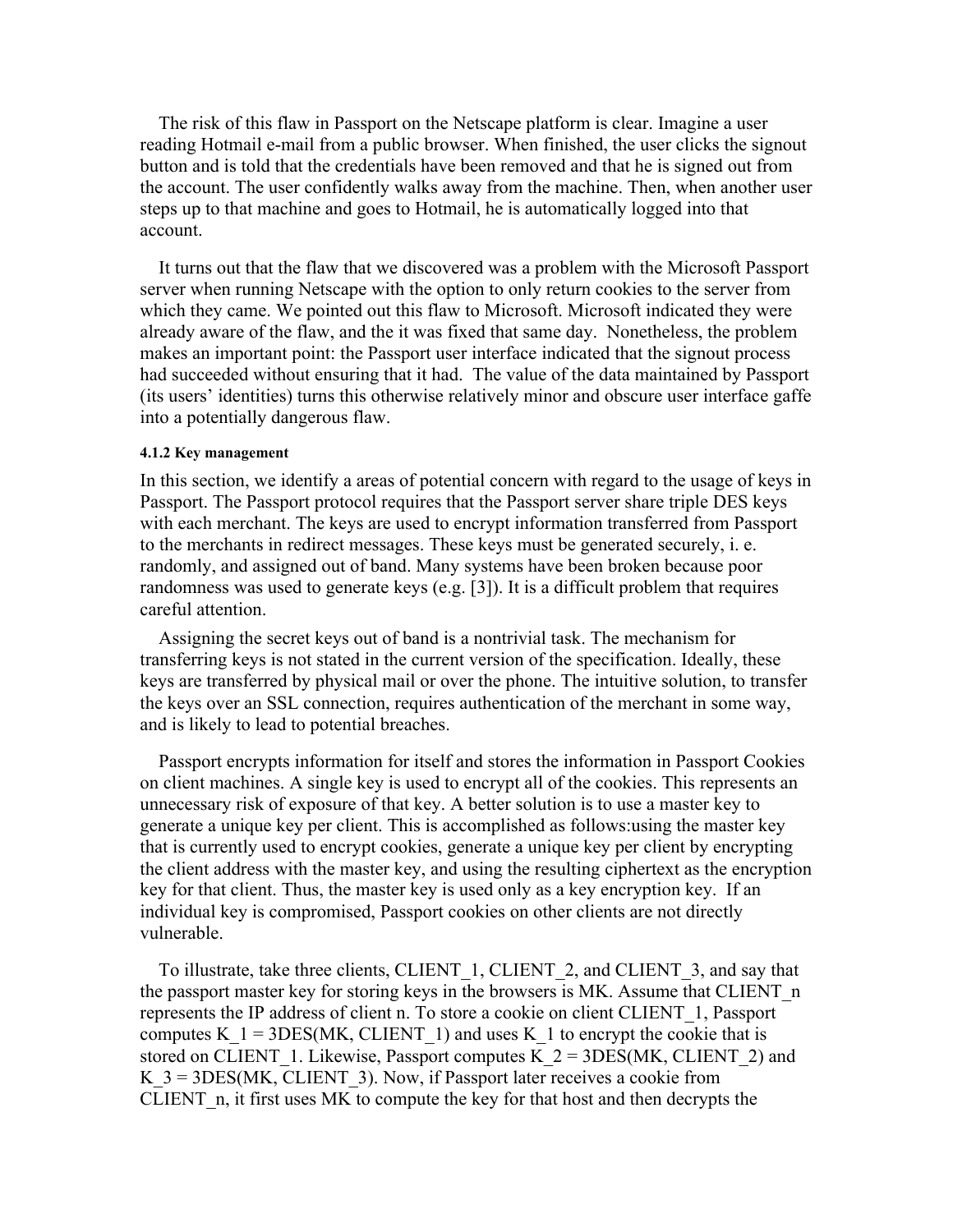cookie. Of course, this solution would not work for clients whose IP address changes frequently, so perhaps using the domain name is a better idea. The main point is that a compromise of one of the keys does not compromise cookies stored on other hosts.

Since triple DES is used, the three keys needed can be obtained by encrypting the client address with each of the three keys in the master key in turn and using the resulting three ciphertexts as the triple DES keys.

#### **4.1.3 Central point of attack**

As with all single-sign-on systems, Passport establishes a service trusted by all others to make authoritative decisions about the authenticity of a user. Whereas in traditional web authentication each merchant is responsible for safeguarding the authentication information of customers, all data is centralized in Passport. Compromise of this central service would be particularly disastrous. Besides authentication data, the Passport login service maintains consumer profile information on all registered users. Storing this information in a central location, while convenient, makes the server an extremely attractive target for attack, both for denial of service and unauthorized access. The centralized service model is antithetical to the distributed nature of the Internet that has made it so robust and so popular.

The effects of a denial of service attack on the login server are particularly acute. Obviously, the usefulness of a system like Passport increases in direct proportion to the number of merchants who subscribe. But as the number of merchants supporting the service grows, the effects of an outage (deliberate or accidental) increase. An operator of a large online shopping site not affiliated with Passport might see a significant increase in traffic (and hence income) by making it impossible (or even difficult) for Passport users to access their Wallet and Passport. The unscrupulous comepetitor might accomplish this by simply flooding the Passport site with bogus profile registrations or logins.

The usual response to such problems of service availability is to replicate the service sufficiently to make catastrophic failure unlikely. No information is provided on how the system could handle the fundamental problems of key distribution and database replication in scale. Furthermore, replicating the service would require multiple copies of the secret keys shared with the merchant and the master secret key of Passport, thus increasing the exposure of those keys to risks of compromise.

One specific denial of service attack that exists is due to the fact that single signon tokens are stored as cookies in the browsers. An active attacker can impersonate the Passport server and delete cookies at will on the clients. Furthermore, attacks such as the Cookie Monster bug (See **http://help.netscape.com/kb/consumer/981231-1.html** and **http://homepages.paradise.net.nz/~glineham/cookiemonster.html**.) for domain names outside of .com .org .gov .edu .net and .mil could easily overwrite merchant cookies on any client.

#### **4.1.4 Cookies and Javascript**

The Passport white paper describes two web technologies used in support of Passport. Cookies are used to store encrypted credential information in the browsers, and Javascript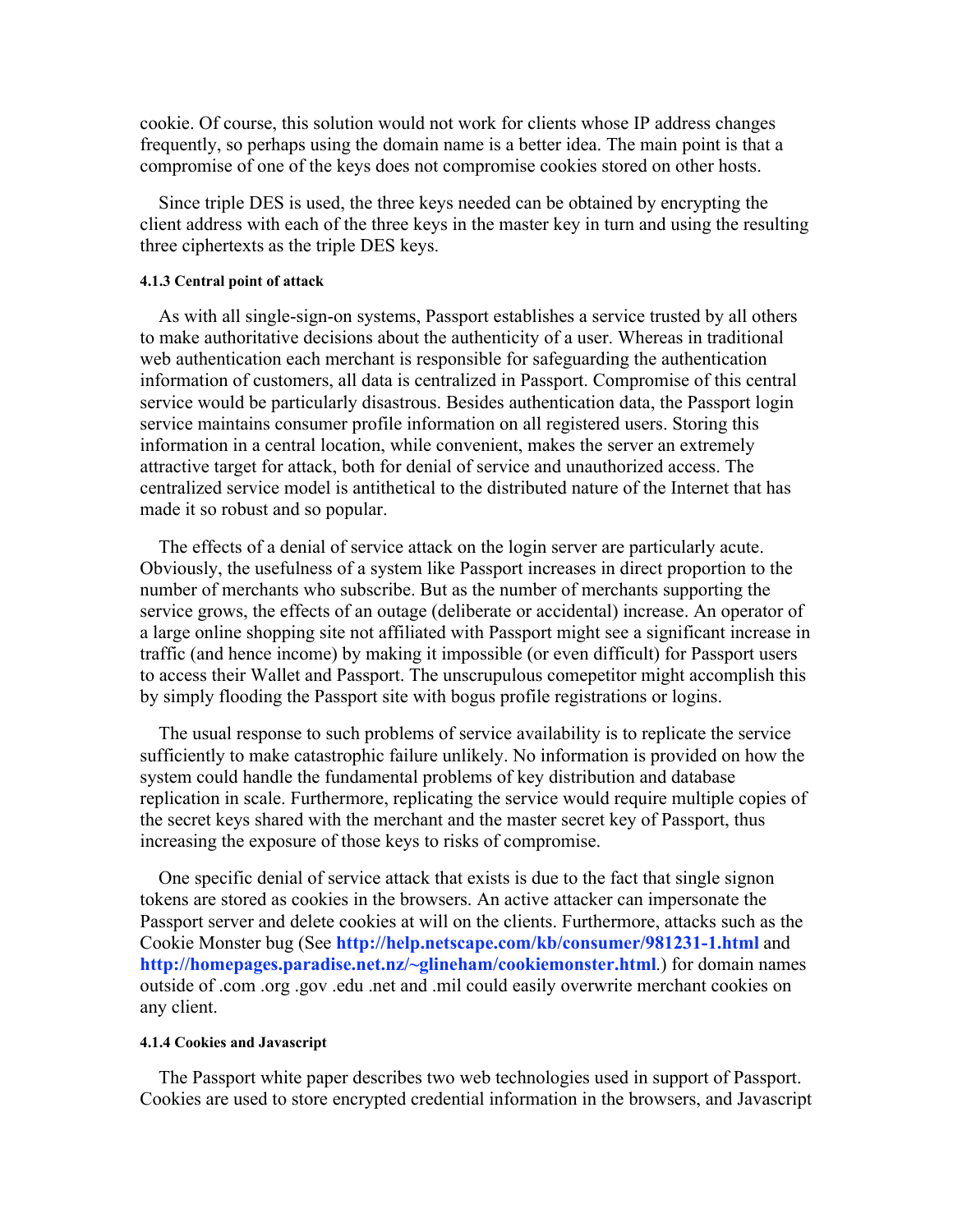is used to "make certain transactions more efficient (fewer redirects) and also to enable co-branding for participants on most centralized web pages." According to the white paper, Javascript may be disabled without significantly impairing the function of Passport (the system is said to "gracefully degrade"), but the system will not function without cookies.

Usually, the danger with cookies is limited to the exposure of sensitive cookie payloads to unintended recipients. Because the Passport cookie contains sensitive data, the system encrypts these cookies using triple DES (as described above). Passport cookies, though, are also proofs of authentication whose lifetimes are determined only by the lifetime of the web browser and the (encrypted) time window in the cookie. On a public machine, a user who forgets to log out of a Passport account could leave valid authentication tokens behind on the machine for any user to recover.

The most important problems, however, with cookies and Javascript are more social than technological. Regardless of their actual value or security, these technologies have been shown to compromise user privacy. Dictating (or even strongly recommending) the use of technologies which are not felt to be trustworthy in a system whose purpose is to establish trust can undermine significantly the perceived value of that system.

#### **4.1.5 Persistent cookies**

Passport leaves authenticators, in the form of browser cookies on the client machine. As the white paper states, "This option keeps a consumer signed in to Passport at all times on that computer even if the consumer disconnects from the Internet, closes the browser, or turns off the computer." The idea is to have a persistent authenticator so that users are not required to retype in their passwords. The Passport server does not have to reissue credentials if the cookie has not expired yet. As mentioned in the introduction, this is reminiscent of single signon in Kerberos.

Kerberos uses tickets, which are encrypted credentials, to establish continuous authentication within a specified amount of time, without requiring a return trip to the authentication server. However, Passport is lacking one of the fundamental properties of single signon with tickets. Namely, there is no concept of an *authenticator*. In Kerberos, the client must send an authenticator that proves knowledge of the key inside the ticket. To accomplish this, the client simply encrypts a timestamp. If the timestamp can be decrypted, the client must have used the correct key. This prevents theft and misuse of a ticket found lying on a machine. In Passport, where cookies stand in for tickets, possession of the cookie is all that is necessary to impersonate the valid user of that cookie. No further proof is required. Furthermore, the breach is undetected, and the attacker gets unlimited use of the victim's authentication information and Wallet. This is especially dangerous if a user uses Passport on a public machine, or if the user's machine is broken into. Given the recent surge in e-mail viruses that compromise integrity and privacy, it is not unreasonable to assume that attackers may get access to a user's cookie file.

#### **4.1.6 Automatic credential assignment**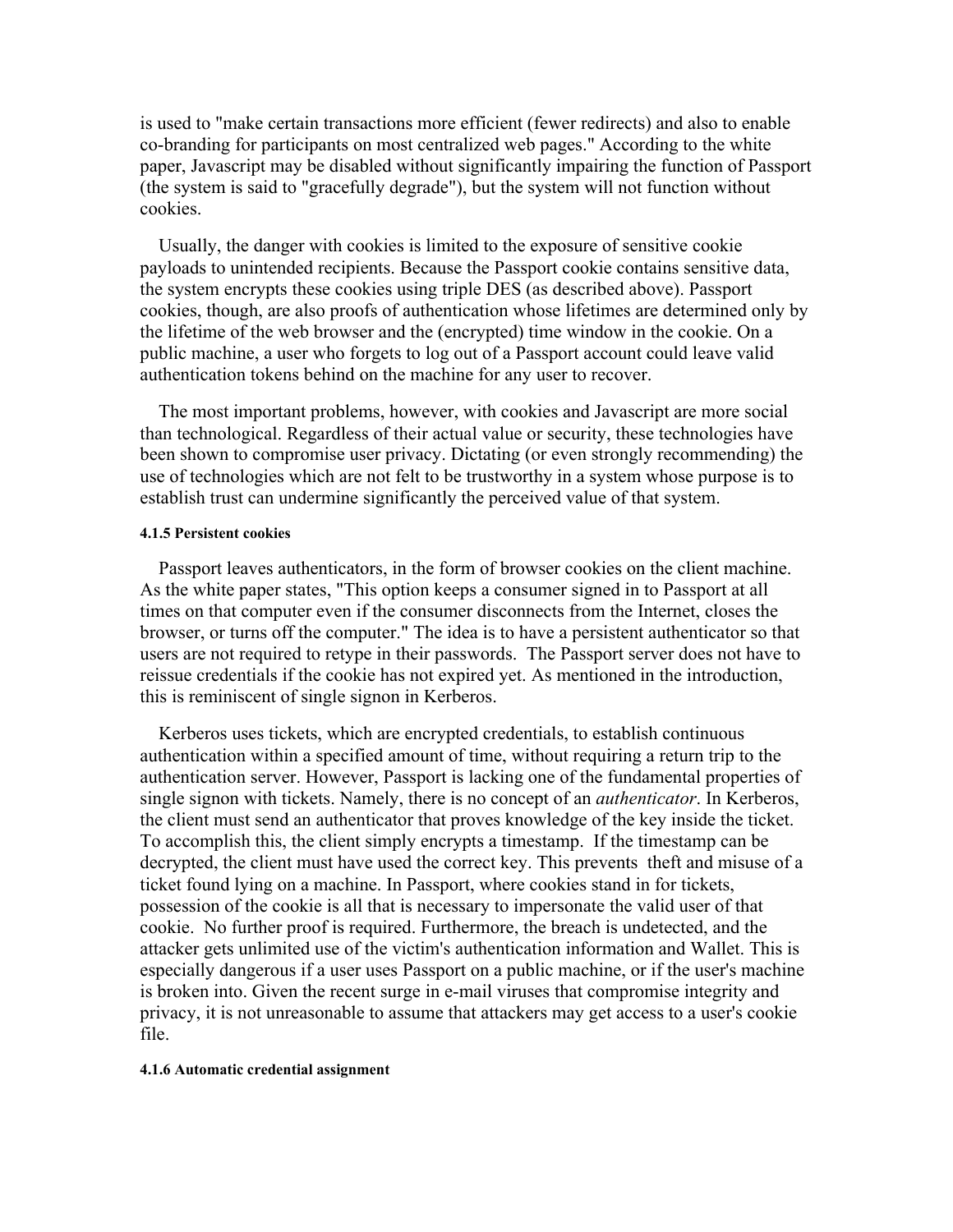To demonstrate the ability of Passport to scale, all of Microsoft's Hotmail accounts were automatically moved on top of Passport. In a sense, every Hotmail user id and password became Passport credentials, and when users log into Hotmail, they actually run the Passport protocol, with the Hotmail server acting as the merchant. Unfortunately, Hotmail has been fraught with security problems. One compromise allowed an attacker to log into any Hotmail account without knowing the password (See **http://www.zdnet.com/zdnn/stories/news/0,4586,2323960,00.html**). This presents a problem if users use their Hotmail credentials, which are already automatically usable as Passport credentials, to shop online with other merchants. Any compromised account, and for that matter any future compromise of Hotmail, could result in abuse of their account at these other merchants.

#### **4.2 Attacks**

In this section, we look at some specific attacks on the Passport protocol that can result in compromise of user credentials and wallet information.

#### **4.2.1 Bogus merchant**

The bogus merchant threat is probably the weakest aspect of Passport. Imagine that users get accustomed to using Passport. They enjoy the convenience of single signon and wallet services, while trusting that the service is secure. Perhaps the first time that they use the service and authenticate to the Passport server they actually bother to check the certificate in the SSL connection. It is unlikely that they will do this. It is even more unlikely that they will continue to check this certificate every time they return.

Now, to attack the system, a merchant sets up a phony web store, selling something attractive. In addition, the attacker obtains a certificate for a domain he has set up, called pasport.com. Notice that pasport.com is an incorrect spelling of passport.com. The attacker must convince some legitimate certificate authority to certify his use of the domain name. Given the aforementioned quantity of root certification authorities, the existence of one vunlerable to deception seems likely.The attacker sets up his web site with all of the Passport images that would appear on a legitimate Passport customer site. When the user visits the phony web site, the server simulates a redirect to pasport.com, and the user is prompted for his credentials on a page that looks exactly like the legitimate Passport server. The user is in the habit of filling this out every once in a while, so he does not notice the misspelled URL, or check the certificate. Even if he did check the certificate, he might not notice the misspelling. In practice, any URL, even one that does not resemble the word "passport" would probably work as well.

After the user fills in all of his information and submits it, the bogus web site can proceed to process the request any way the attacker wants. The important thing to note is that the attacker has obtained the user's valid authentication information, and he can now authenticate to Passport on behalf of the user, use wallet services, sell the credentials, or exploit them any way he pleases.

The fundamental problem is that users tend to inherently trust the web, and services such as Passport serve to increase that confidence. However, by simply simulating a valid merchant, an attacker can abuse this confidence to bypass the entire system.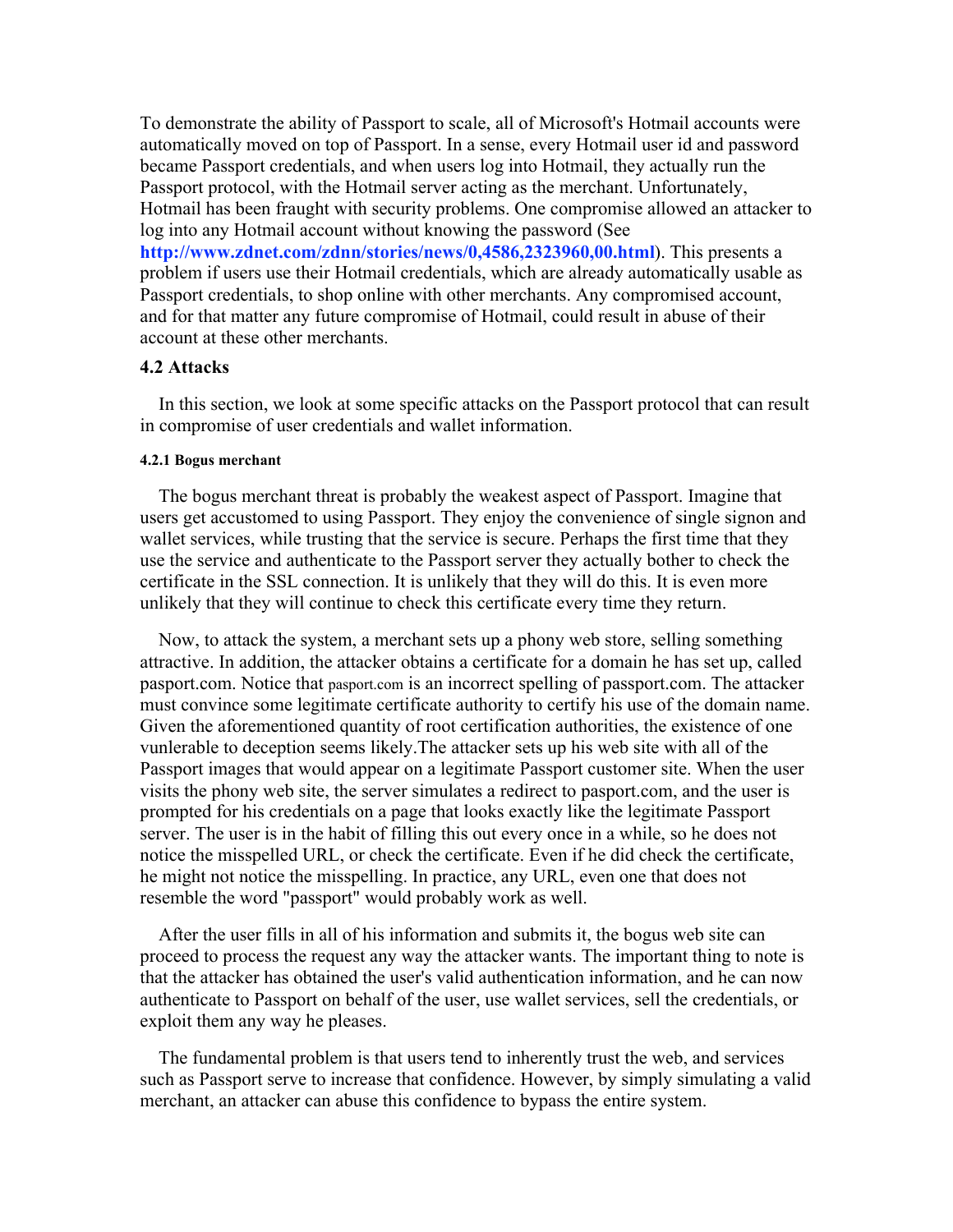#### **4.2.2 Active attack**

An attacker with access to the network between the client's web browser and the merchant server (and able, therefore, to rewrite packets passing between the two hosts) can take advantage of this access to achieve the same result described above while permitting the client to interact normally with the merchant site. Such access is not prohibitively difficult to obtain. Large ISPs concentrate the traffic of thousands of users through a fairly small set of routers and servers. Obtaining unauthorized access to one of these hosts interposes the attacker between these users and all services they wish to access. Any traffic passing through such a compromised host could potentially then be read and rewritten.

As before, this attack makes use of the fact that users are unlikely to check the contents of URLs or certificates except under extraordinary circumstances (such as when the web browser complains of a mismatch between the certificate and server URL). The attack also relies on the attacker's ability to identify when the Passport authentication process begins. This is fairly simple. Imagine a client communicating with a merchant server, using a login service at **www.passport.com**. The attacker, waiting between the client and merchant site, watches for an HTTP redirect to www.passport.com. The merchant site is required to perform this redirection at the beginning of a Passport session, and the redirection is not protected by SSL. Seeing this redirection, the attacker intercepts the packet and rewrites the URL in the redirection to a previously established bogus Passport server, perhaps again making use of creative domain names and legitimate certificates to make the service appear genuine. This server then acts as a proxy between the client and www.passport.com, and between the client and merchant site, impersonating the Passport service to the client and vice versa while rewriting all URLs and HTTP redirects to force traffic through the proxy. Passport's use of SSL cannot at this point prevent the proxy from reading and possibly rewriting each packet, as all SSL connections are terminated on the proxy, and the user is unlikely to notice the proxy acting on her behalf.

While an intruder who accomplishes this attack cannot read the contents of the encrypted cookies (and so cannot directly extract credit card or personal information), it would be quite simple to store the user's password and use it to retrieve the information from the stored customer profile.

Figure 2 shows the intruder's rewriting process and proxy service as a component of the Passport architecture shown in Figure 1. The attacker has established a bogus authentication service at www.psport.com, and has compromised a host in the path between the client browser and the merchant site, at www.ibm.com.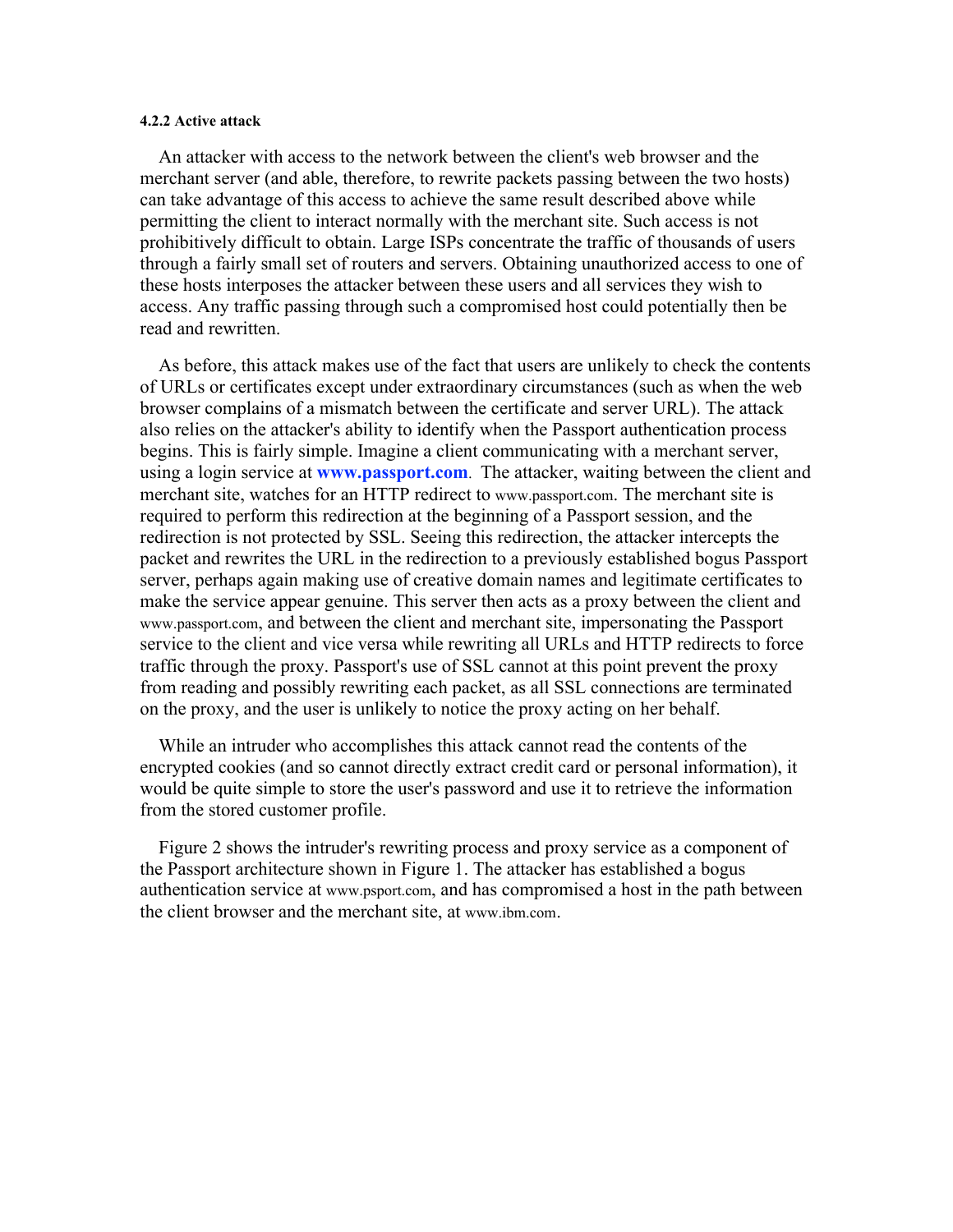

*Figure 2. Rewriting and proxying requests.*

A common (if weak) protection against this sort of attack, which involves having the server receiving the redirection inspect the HTTP Referer: header to ensure the referral comes from a legitimate site, will not help here, as this can be rewritten as well.

# **4.2.3 DNS attacks**

Passport's security model depends heavily on the Domain Name System. In addition to the well-known problem of SSL's dependence on the DNS, HTTP redirects generally specify a host to receive the redirection in the form of a DNS name. An intruder who controls a client's DNS service could transparently perform the rewriting process described in the previous section by simply aliasing www.passport.com to the IP address of a server controlled by the intruder. Specifically:

- The attacker inserts the bogus record in the local DNS server
- ß A client is redirected by the merchant service to www.passport.com
- ß Resolving this hostname, the client receives and connects to the IP address of the attacker's fake Passport service
- ß The attacker's Passport service proceeds as described above, acting as a proxy between the client and the Passport and merchant services.

Another form of attacking the DNS is to append bogus DNS information to valid DNS replies from the legitimate DNS server. This attack was identified in [4]. Until there is widespread adoption of DNSSEC, which provides digitally signed DNS information, such attacks will be possible.

# **5. Conclusions**

As e-commerce proliferates, the need for a tool to help users manage authentication and personal information across a variety of sites becomes increasingly critical. Passport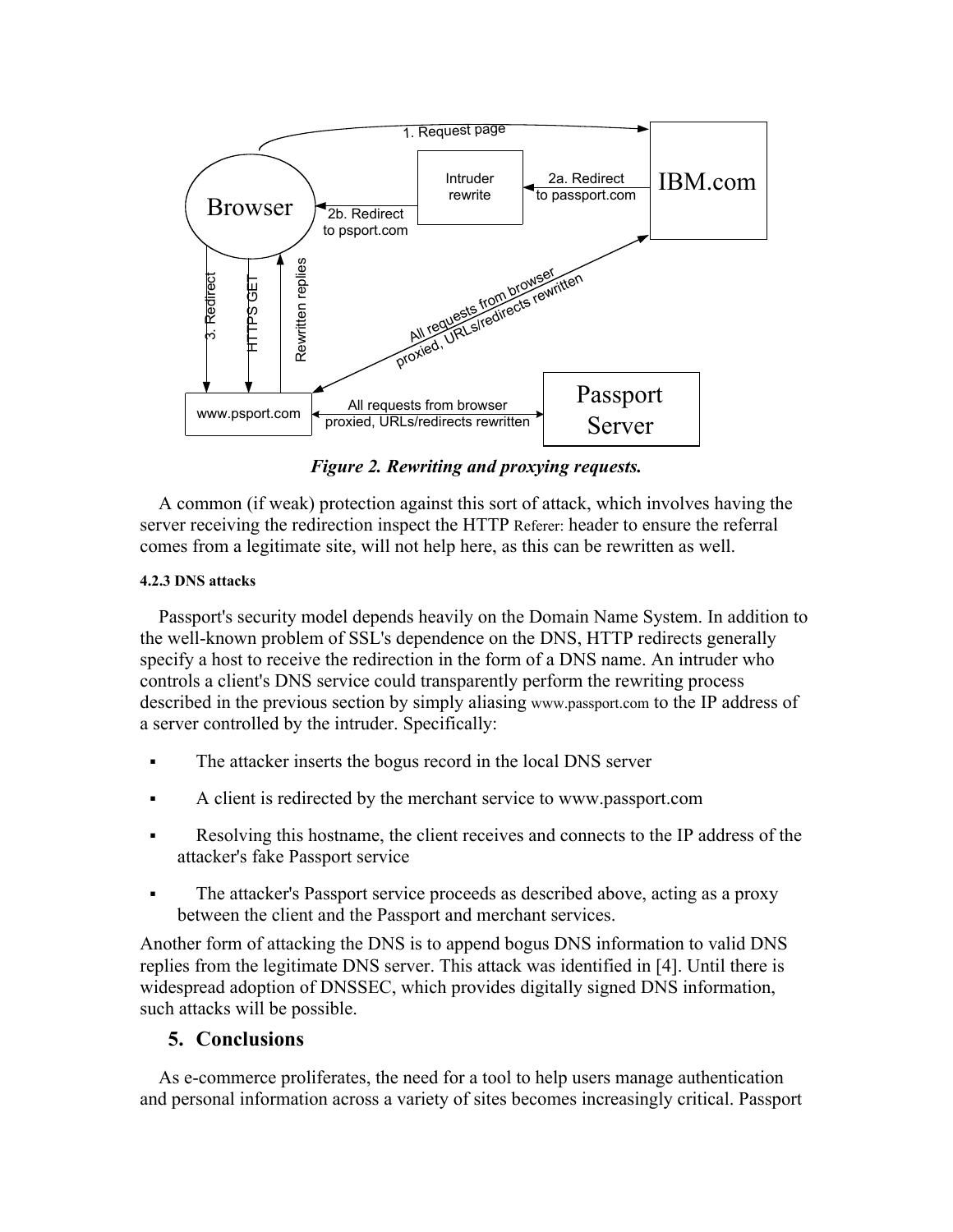is an ambitious attempt to meet this need while requiring no changes to existing browsers and servers. However, the system carries significant risks to users that are not made adequately clear in the technical documentation available.

The bulk of Passport's flaws arise directly from its reliance on systems that are either not trustworthy (such as HTTP referrals and the DNS) or assume too much about user awareness (such as SSL). Another flaw arises out of interactions with a particular browser (Netscape). Passport's attempt to retrofit the complex process of single sign-on to fit the limitations of existing browser technology leads to compromises that create real risks.

Some improvement is possible in Passport without violating the system's goals of supporting unmodified browsers. Rotating the keys used to encrypt cookies would significantly increase the difficulty of retrieving cookie contents, as would using the master key to generate encryption keys instead of encrypting all cookies with the same key. Requiring SSL for all transactions would eliminate the possibility of forged redirects (at the cost of significantly increased load on merchant servers). Replacing passwordbased authentication with a challenge-response scheme (such as HTTP digest authentication) would make it impossible for an attacker to reuse passwords to impersonate a user.

In the end, Passport's risks may be inevitable for a system with its requirements. We believe that until fundamental changes are made to underlying protocols (through standards such as DNSSEC and IPSec), efforts such as Passport must be viewed with suspicion.

## **6. References**

[1] J.G. Steiner and B.C. Neuman and J.I. Schiller", "Kerberos: An Authentication Service for Open Network Systems", *Usenix Conference Proceedings*, 1988, (pages 191- 202).

[2] D. Wagner and B. Schneier, "Analysis of the SSL 3.0 Protocol", *The Second USENIX Workshop on Electronic Commerce Proceedings*, 1996, (pages 29-40).

[3] I. Goldberg and E. Wagner, "Randomness and the Netscape Browser", *Dr. Dobb's Journal*, 1996, (pages 66-70).

[4] Drew Dean and Edward W. Felten and Dan S. Wallach, "Java Security: From HotJava to Netscape and Beyond", *1996 IEEE Symposium on Security and Privacy* 1996, (pages 190-200).

# **7. Vitae**

Dave Kormann is a senior technical staff member at AT&T Labs -Research in the Online Platforms Research department, where his work

includes systems administration and Internet services development. He received the MS in Computer Science from Northeastern University in